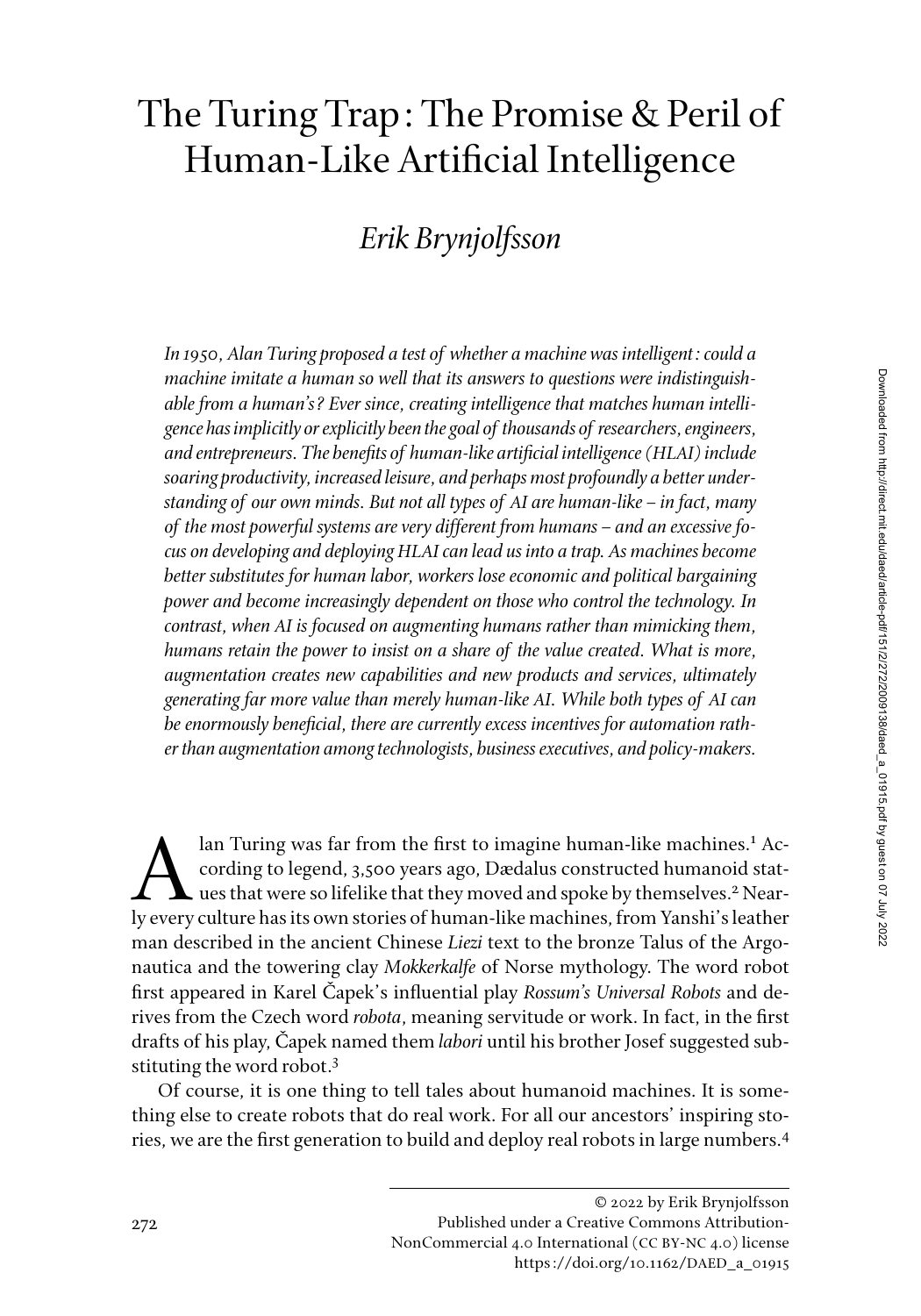Dozens of companies are working on robots as human-like, if not more so, as those described in the ancient texts. One might say that technology has advanced sufficiently to become indistinguishable from mythology.<sup>5</sup>

The breakthroughs in robotics depend not merely on more dexterous mechanical hands and legs, and more perceptive synthetic eyes and ears, but also on increasingly human-like artificial intelligence (HLAI). Powerful AI systems are crossing key thresholds: matching humans in a growing number of fundamental tasks such as image recognition and speech recognition, with applications from autonomous vehicles and medical diagnosis to inventory management and product recommendations.<sup>6</sup>

These breakthroughs are both fascinating and exhilarating. They also have profound economic implications. Just as earlier general-purpose technologies like the steam engine and electricity catalyzed a restructuring of the economy, our own economy is increasingly transformed by AI. A good case can be made that AI is the most general of all general-purpose technologies: after all, if we can solve the puzzle of intelligence, it would help solve many of the other problems in the world. And we are making remarkable progress. In the coming decade, machine intelligence will become increasingly powerful and pervasive. We can expect record wealth creation as a result.

Replicating human capabilities is valuable not only because of its practical potential for reducing the need for human labor, but also because it can help us build more robust and flexible forms of intelligence. Whereas domain-specific technologies can often make rapid progress on narrow tasks, they founder when unexpected problems or unusual circumstances arise. That is where human-like intelligence excels. In addition, HLAI could help us understand more about ourselves. We appreciate and comprehend the human mind better when we work to create an artificial one.

These are all important opportunities, but in this essay, I will focus on the ways that HLAI could lead to a realignment of economic and political power.

The distributive effects of AI depend on whether it is primarily used to augment human labor or automate it. When AI augments human capabilities, enabling people to do things they never could before, then humans and machines are complements. Complementarity implies that people remain indispensable for value creation and retain bargaining power in labor markets and in political decision-making. In contrast, when AI replicates and automates existing human capabilities, machines become better substitutes for human labor and workers lose economic and political bargaining power. Entrepreneurs and executives who have access to machines with capabilities that replicate those of humans for a given task can and often will replace humans in those tasks.

Automation increases productivity. Moreover, there are many tasks that are dangerous, dull, or dirty, and those are often the first to be automated. As more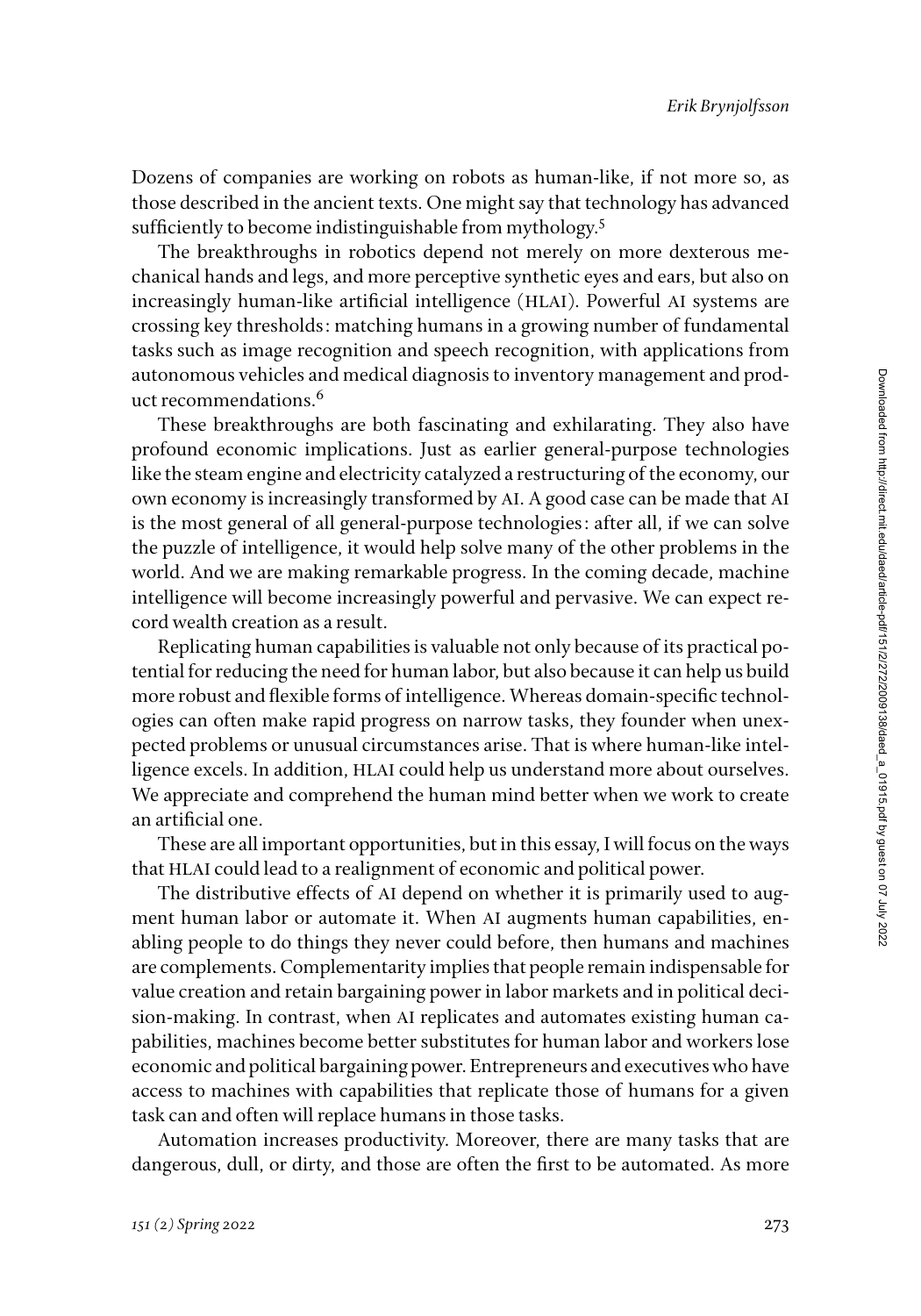tasks are automated, a fully automated economy could, in principle, be structured to redistribute the benefits from production widely, even to those people who are no longer strictly necessary for value creation. However, the beneficiaries would be in a weak bargaining position to prevent a change in the distribution that left them with little or nothing. Their incomes would depend on the decisions of those in control of the technology. This opens the door to increased concentration of wealth and power.

This highlights the promise and the peril of achieving HLAI: building machines designed to pass the Turing Test and other, more sophisticated metrics of human-like intelligence.<sup>7</sup> On the one hand, it is a path to unprecedented wealth, increased leisure, robust intelligence, and even a better understanding of ourselves. On the other hand, if HLAI leads machines to automate rather than augment human labor, it creates the risk of concentrating wealth and power. And with that concentration comes the peril of being trapped in an equilibrium in which those without power have no way to improve their outcomes, a situation I call the *Turing Trap*.

The grand challenge of the coming era will be to reap the unprecedented benefits of AI, including its human-like manifestations, while avoiding the Turing Trap. Succeeding in this task requires an understanding of how technological progress affects productivity and inequality, why the Turing Trap is so tempting to different groups, and a vision of how we can do better.

tificial intelligence pioneer Nils Nilsson noted that "achieving real human-level AI would necessarily imply that most of the tasks that humans<br>perform for pay could be automated."<sup>8</sup> In the same article, he called for a<br>f man-level AI would necessarily imply that most of the tasks that humans  $\blacktriangle$  perform for pay could be automated." $^8$  In the same article, he called for a focused effort to create such machines, writing that "achieving human-level AI or 'strong AI' remains the ultimate goal for some researchers" and he contrasted this with "weak AI," which seeks to "build machines that help humans."9 Not surprisingly, given these monikers, work toward "strong AI" attracted many of the best and brightest minds to the quest of–implicitly or explicitly–fully automating human labor, rather than assisting or augmenting it.

For the purposes of this essay, rather than strong versus weak AI, let us use the terms *automation* versus *augmentation*. In addition, I will use HLAI to mean human-*like* artificial intelligence, not human-*level* AI, because the latter mistakenly implies that intelligence falls on a single dimension, and perhaps even that humans are at the apex of that metric. In reality, intelligence is multidimensional: a 1970s pocket calculator surpasses the most intelligent human in some ways (such as for multiplication), as does a chimpanzee (short-term memory). At the same time, machines and animals are inferior to human intelligence on myriad other dimensions. The term "artificial general intelligence" (AGI) is often used as a synonym for HLAI. However, taken literally, it is the union of all types of intelligences,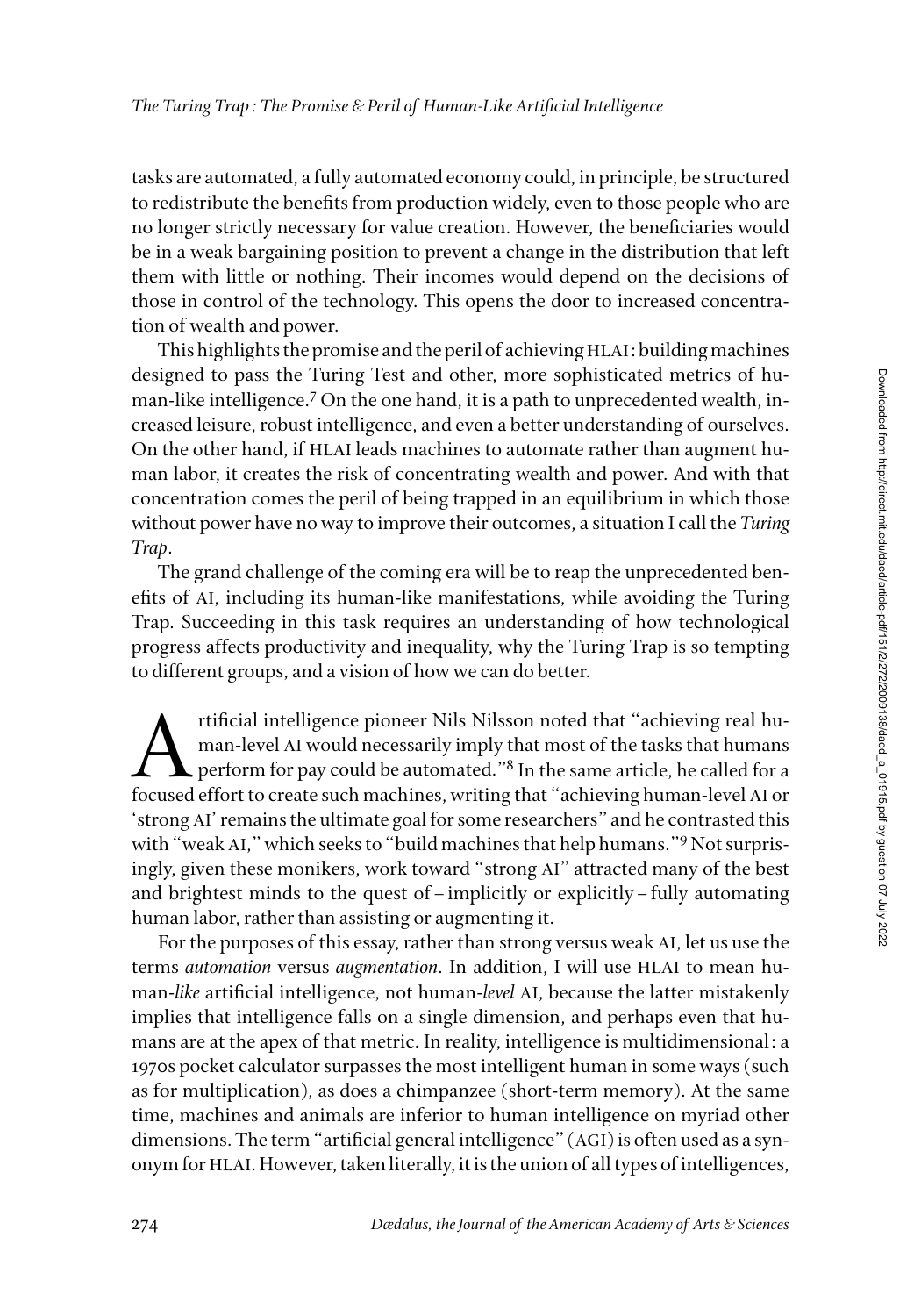able to solve types of problems that are solvable by any existing human, animal, or machine. That suggests that AGI is not human-like.

The good news is that both automation and augmentation can boost labor productivity: that is, the ratio of value-added output to labor-hours worked. As productivity increases, so do average incomes and living standards, as do our capabilities for addressing challenges from climate change and poverty to health care and longevity. Mathematically, if the human labor used for a given output declines toward zero, then labor productivity would grow to infinity.<sup>10</sup>

The bad news is that no economic law ensures everyone will share this growing pie. Although pioneering models of economic growth assumed that technological change was neutral, $11$  in practice, technological change can disproportionately help or hurt some groups, even if it is beneficial on average.<sup>12</sup>

In particular, the way the benefits of technology are distributed depends to a great extent on how the technology is deployed and the economic rules and norms that govern the equilibrium allocation of goods, services, and incomes. When technologies automate human labor, they tend to reduce the marginal value of workers' contributions, and more of the gains go to the owners, entrepreneurs, inventors, and architects of the new systems. In contrast, when technologies augment human capabilities, more of the gains go to human workers.<sup>13</sup>

A common fallacy is to assume that all or most productivity-enhancing innovations belong in the first category: automation. However, the second category, augmentation, has been far more important throughout most of the past two centuries. One metric of this is the economic value of an hour of human labor. Its market price as measured by median wages has grown more than tenfold since 1820.<sup>14</sup> An entrepreneur is willing to pay much more for a worker whose capabilities are amplified by a bulldozer than one who can only work with a shovel, let alone with bare hands.

In many cases, not only wages but also employment grow with the introduction of new technologies. With the invention of the airplane, a new job category was born: pilots. With the invention of jet engines, pilot productivity (in passenger-miles per pilot-hour) grew immensely. Rather than reducing the number of employed pilots, the technology spurred demand for air travel so much that the number of pilots grew. Although this pattern is comforting, past performance does not guarantee future results. Modern technologies–and, more important, the ones under development – are different from those that were important in the past.<sup>15</sup>

In recent years, we have seen growing evidence that not only is the labor share of the economy declining, but even among workers, some groups are beginning to fall even further behind.<sup>16</sup> Over the past forty years, the numbers of millionaires and billionaires grew while the average real wages for Americans with only a high school education fell.17 Though many phenomena contributed to this, including new patterns of global trade, changes in technology deployment are the single biggest explanation.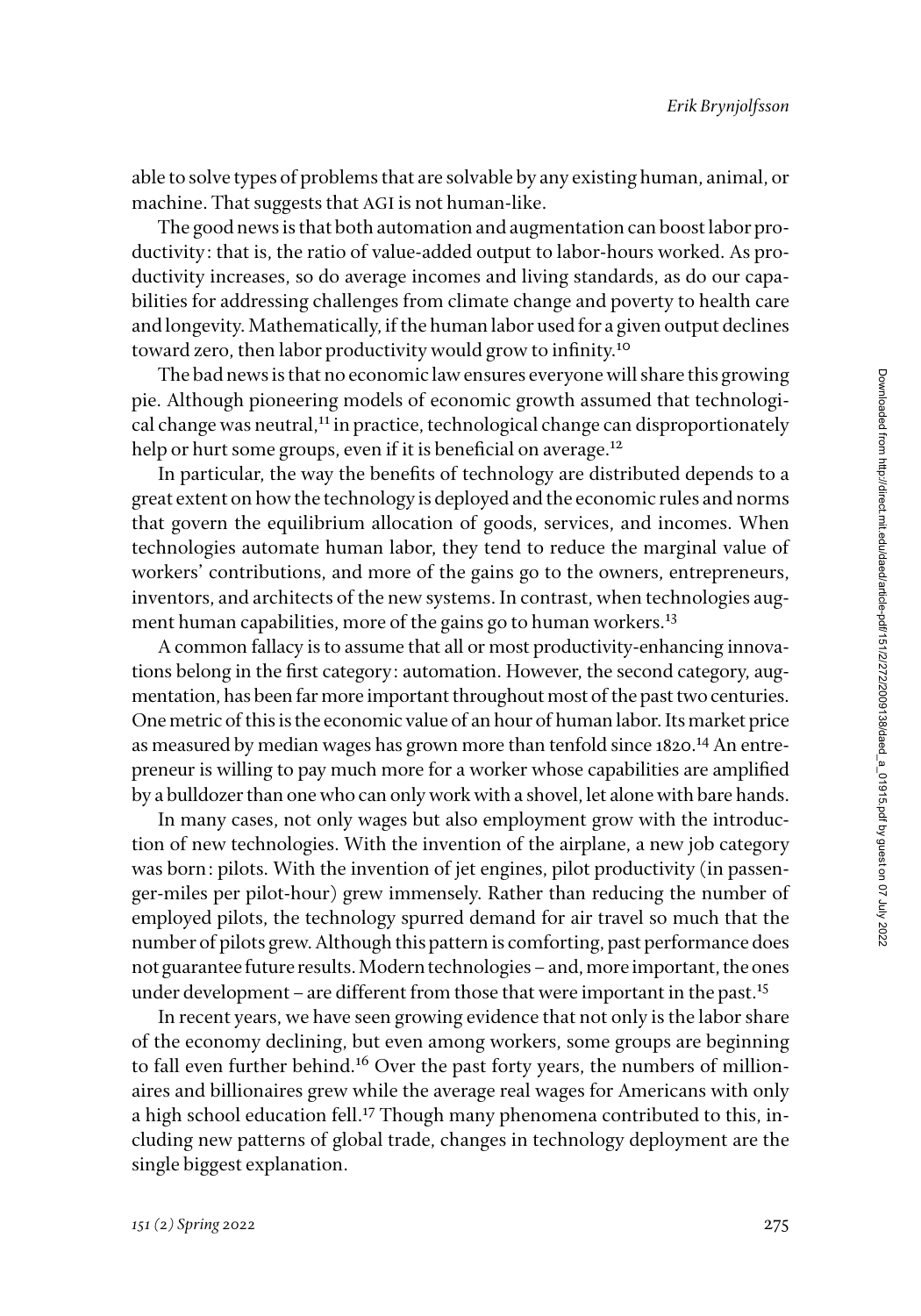If capital in the form of AI can perform more tasks, those with unique assets, talents, or skills that are *not* easily replaced with technology stand to benefit disproportionately.<sup>18</sup> The result has been greater wealth concentration.<sup>19</sup>

Ultimately, a focus on more human-like AI can make technology a better substitute for the many nonsuperstar workers, driving down their market wages, even as it amplifies the market power of a few.<sup>20</sup> This has created a growing fear that AI and related advances will lead to a burgeoning class of unemployable or "zero marginal product" people.<sup>21</sup>

s noted above, both automation and augmentation can increase productivity and wealth. However, an unfettered market is likely to create social-<br>ly excessive incentives for innovations that automate human labor and<br>provide tivity and wealth. However, an unfettered market is likely to create socially excessive incentives for innovations that automate human labor and provide too weak incentives for technology that augments humans. The first fundamental welfare theorem of economics states that under a particular set of conditions, market prices lead to a *pareto optimal* outcome: that is, one where no one can be made better off without making someone else worse off. But we should not take too much comfort in that. The theorem does not hold when there are innovations that change the production possibilities set or externalities that affect people who are not part of the market.<sup>22</sup>

Both innovations and externalities are of central importance to the economic effects of AI, since AI is not only an innovation itself, but also one that triggers cascades of complementary innovations, from new products to new production systems.<sup>23</sup> Furthermore, the effects of AI, particularly on work, are rife with externalities. When a worker loses opportunities to earn labor income, the costs go beyond the newly unemployed to affect many others in their community and in the broader society. With fading opportunities often come the dark horses of alcoholism, crime, and opioid abuse. Recently, the United States has experienced the first decline in life expectancies in its recorded history, a result of increasing deaths from suicide, drug overdose, and alcoholism, what economists Anne Case and Angus Deaton call "deaths of despair."<sup>24</sup>

This spiral of marginalization can grow because concentration of economic power often begets concentration of political power. In the words attributed to Louis Brandeis: "We may have democracy, or we may have wealth concentrated in the hands of a few, but we can't have both." In contrast, when humans are indispensable to value creation, economic power will tend to be more decentralized. Historically, most economically valuable knowledge–what economist Simon Kuznets called "useful knowledge"–resided within human brains.25 But no human brain can contain even a small fraction of the useful knowledge needed to run even a medium-sized business, let alone a whole industry or economy, so knowledge had to be distributed and decentralized.<sup>26</sup> The decentralization of useful knowledge, in turn, decentralizes economic and political power.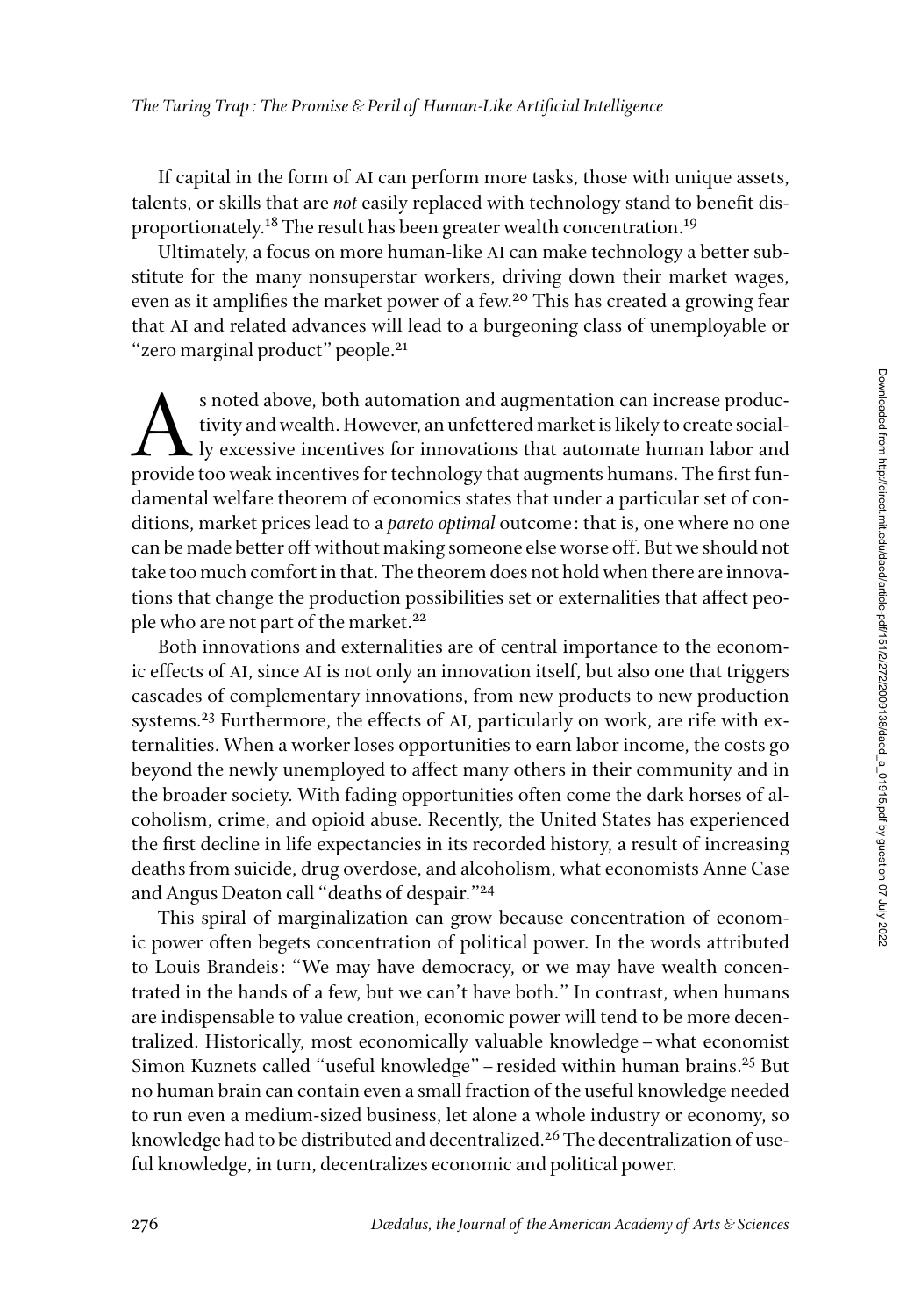Unlike nonhuman assets such as property and machinery, much of a person's knowledge is inalienable, both in the practical sense that no one person can know everything that another person knows and in the legal sense that its ownership cannot be legally transferred.<sup>27</sup> In contrast, when knowledge becomes codified and digitized, it can be owned, transferred, and concentrated very easily. Thus, when knowledge shifts from humans to machines, it opens the possibility of concentration of power. When historians look back on the first two decades of the twenty-first century, they will note the striking growth in the digitization and codification of information and knowledge.<sup>28</sup> In parallel, machine learning models are becoming larger, with hundreds of billions of parameters, using more data and getting more accurate results.<sup>29</sup>

More formally, incomplete contracts theory shows how ownership of key assets provides bargaining power in relationships between economic agents (such as employers and employees, or business owners and subcontractors).30 To the extent that a person controls an indispensable asset (like useful knowledge) needed to create and deliver a company's products and services, that person can command not only higher income but also a voice in decision-making. When useful knowledge is inalienably locked in human brains, so too is the power it confers. But when it is made alienable, it enables (though does not demand) greater concentration of decision-making and power.<sup>31</sup>

 $\blacksquare$  he risks of the Turing Trap are amplified because three groups of people – technologists, businesspeople, and policy-makers–each find automation alluring. Technologists have sought to replicate human intelligence for decades to address the recurring challenge of what computers could not do. The invention of computers and the birth of the term "electronic brain" were the latest fuel for the ongoing battle between technologists and humanist philosophers.32 The philosophers posited a long list of ordinary and lofty human capacities that computers would never be able to do. No machine could play checkers, master chess, read printed words, recognize speech, translate between human languages, distinguish images, climb stairs, win at Jeopardy or Go, write poems, and so forth.

For professors, it is tempting to assign such projects to their graduate students. Devising challenges that are new, useful, and achievable can be as difficult as solving them. Rather than specify a task that neither humans nor machines have ever done before, why not ask the research team to design a machine that replicates an existing human capability? Unlike more ambitious goals, replication has an existence proof that such tasks are, in principle, feasible and useful.

While the appeal of human-like systems is clear, the paradoxical reality is that HLAI can be more difficult and less valuable than systems that achieve superhuman performance.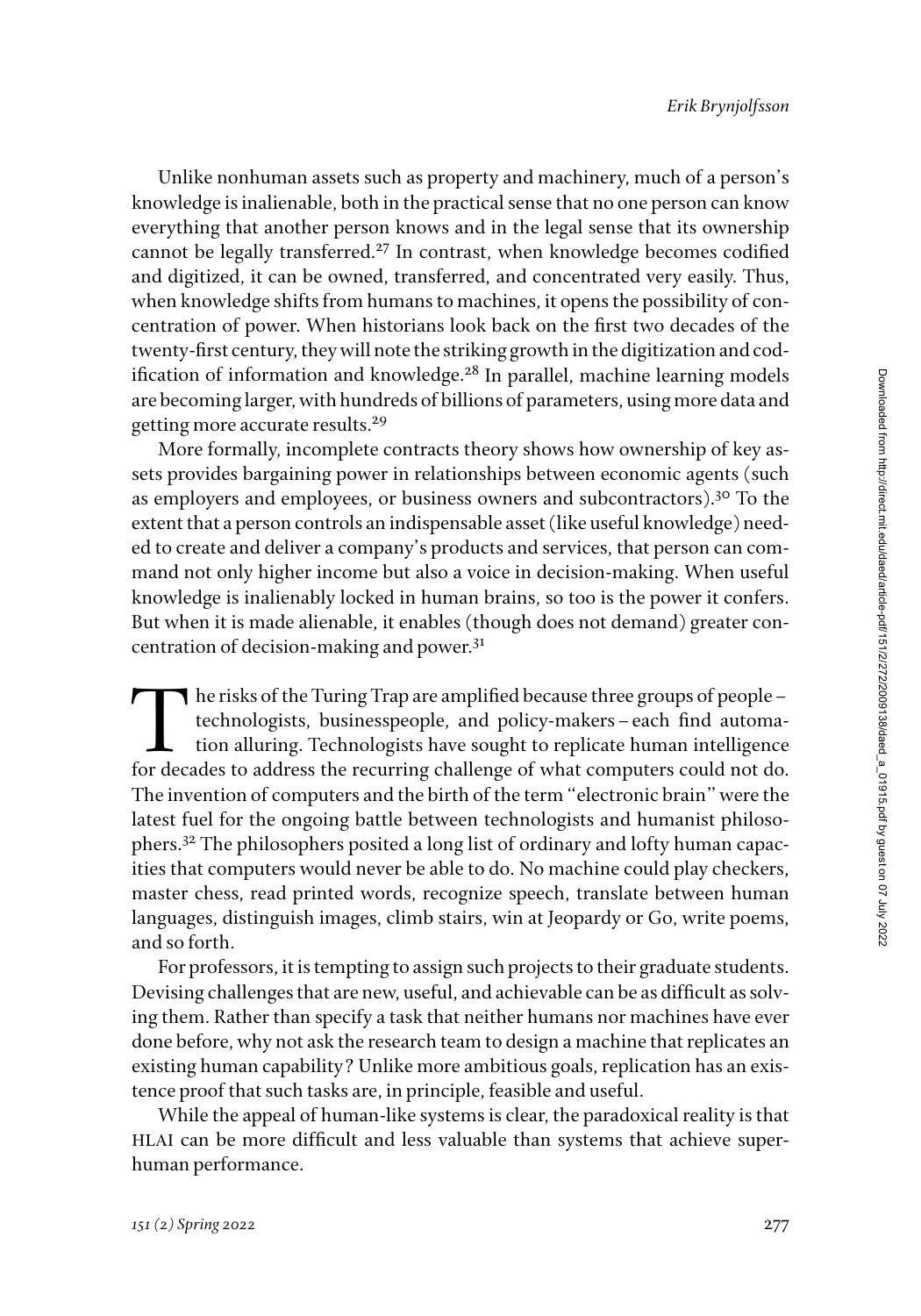In 1988, robotics researcher Hans Moravec noted that "it is comparatively easy to make computers exhibit adult level performance on intelligence tests or playing checkers, and difficult or impossible to give them the skills of a one-year-old when it comes to perception and mobility."<sup>33</sup> But I would argue that in many domains, Moravec was not nearly ambitious enough. It is often comparatively easier for a machine to achieve *superhuman* performance in new domains than to match ordinary humans in the tasks they do regularly.

Humans have evolved over millions of years to be able to comfort a baby, navigate a cluttered forest, or pluck the ripest blueberry from a bush. These tasks are difficult if not impossible for current machines. But machines excel when it comes to seeing X-rays, etching millions of transistors on a fragment of silicon, or scanning billions of webpages to find the most relevant one. Imagine how feeble and limited our technology would be if past engineers set their sights on merely matching human-levels of perception, actuation, and cognition.

Augmenting humans with technology opens an endless frontier of new abilities and opportunities. The set of tasks that humans and machines can do together is undoubtedly much larger than those humans can do alone (Figure 1). Machines can perceive things that are imperceptible to humans, they can act on objects in ways that no human can, and, most intriguingly, they can comprehend things that are incomprehensible to the human brain. As Demis Hassabis, CEO of DeepMind, put it, the AI system "doesn't play like a human, and it doesn't play like a program. It plays in a third, almost alien, way ... it's like chess from another dimension."34 Computer scientist Jonathan Schaeffer explains the source of its superiority: "I'm absolutely convinced it's because it hasn't learned from humans."35 More fundamentally, inventing tools that augment the process of invention itself promises to expand not only our collective abilities, but to accelerate the rate of expansion of those abilities.

What about businesspeople? They often find that substituting machinery for human labor is the low-hanging fruit of innovation. The simplest approach is to implement plug-and-play automation: swap in a piece of machinery for each task a human is currently doing. That mindset reduces the need for more radical changes to business processes.<sup>36</sup> Task-level automation reduces the need to understand subtle interdependencies and creates easy A-B tests, by focusing on a known task with easily measurable performance improvement.

Similarly, because labor costs are the biggest line item in almost every company's budget, automating jobs is a popular strategy for managers. Cutting costs–which can be an internally coordinated effort–is often easier than expanding markets. Moreover, many investors prefer "scalable" business models, which is often a synonym for a business that can grow without hiring and the complexities that entails.

But here again, when businesspeople focus on automation, they often set out to achieve a task that is both less ambitious and more difficult than it need be.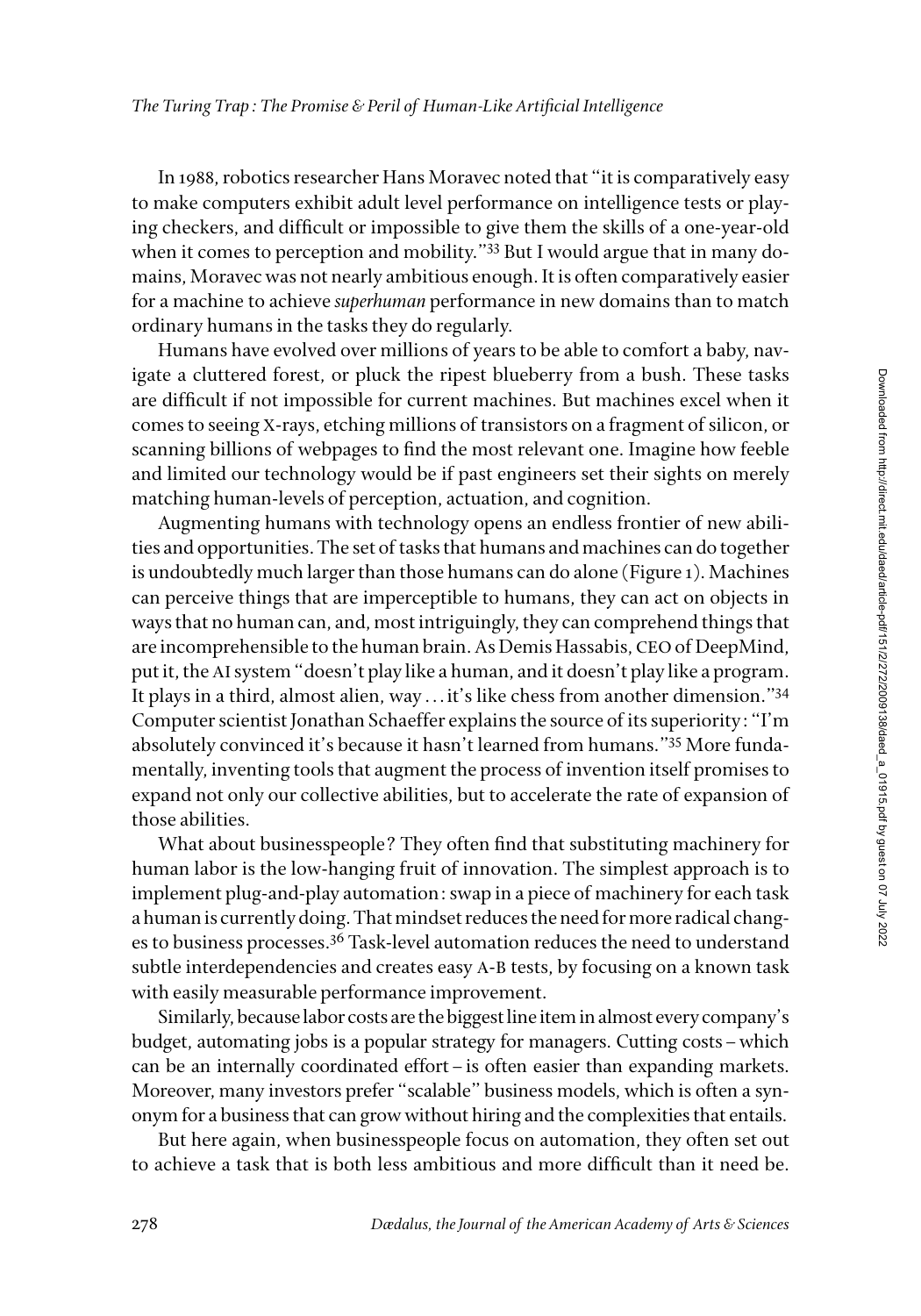### *Figure 1* Opportunities for Augmenting Humans Are Far Greater than Opportunities to Automate Existing Tasks



To understand the limits of substitution-oriented automation, consider a thought experiment. Imagine that our old friend Dædalus had at his disposal an extremely talented team of engineers 3,500 years ago and built human-like machines that fully automated every work-related task that his fellow Greeks were doing.

- $\checkmark$  Herding sheep? Automated.
- $\checkmark$  Making clay pottery? Automated.
- $\checkmark$  Weaving tunics? Automated.
- $\checkmark$  Repairing horse-drawn carts? Automated.
- $\checkmark$  Incense and chanting for victims of disease? Automated.

The good news is that labor productivity would soar, freeing the ancient Greeks for a life of leisure. The bad news is that their living standards and health outcomes would come nowhere near matching ours. After all, there is only so much value one can get from clay pots and horse-drawn carts, even with unlimited quantities and zero prices.

In contrast, most of the value that our economy has created since ancient times comes from new goods and services that not even the kings of ancient empires had, not from cheaper versions of existing goods.37 In turn, myriad new tasks are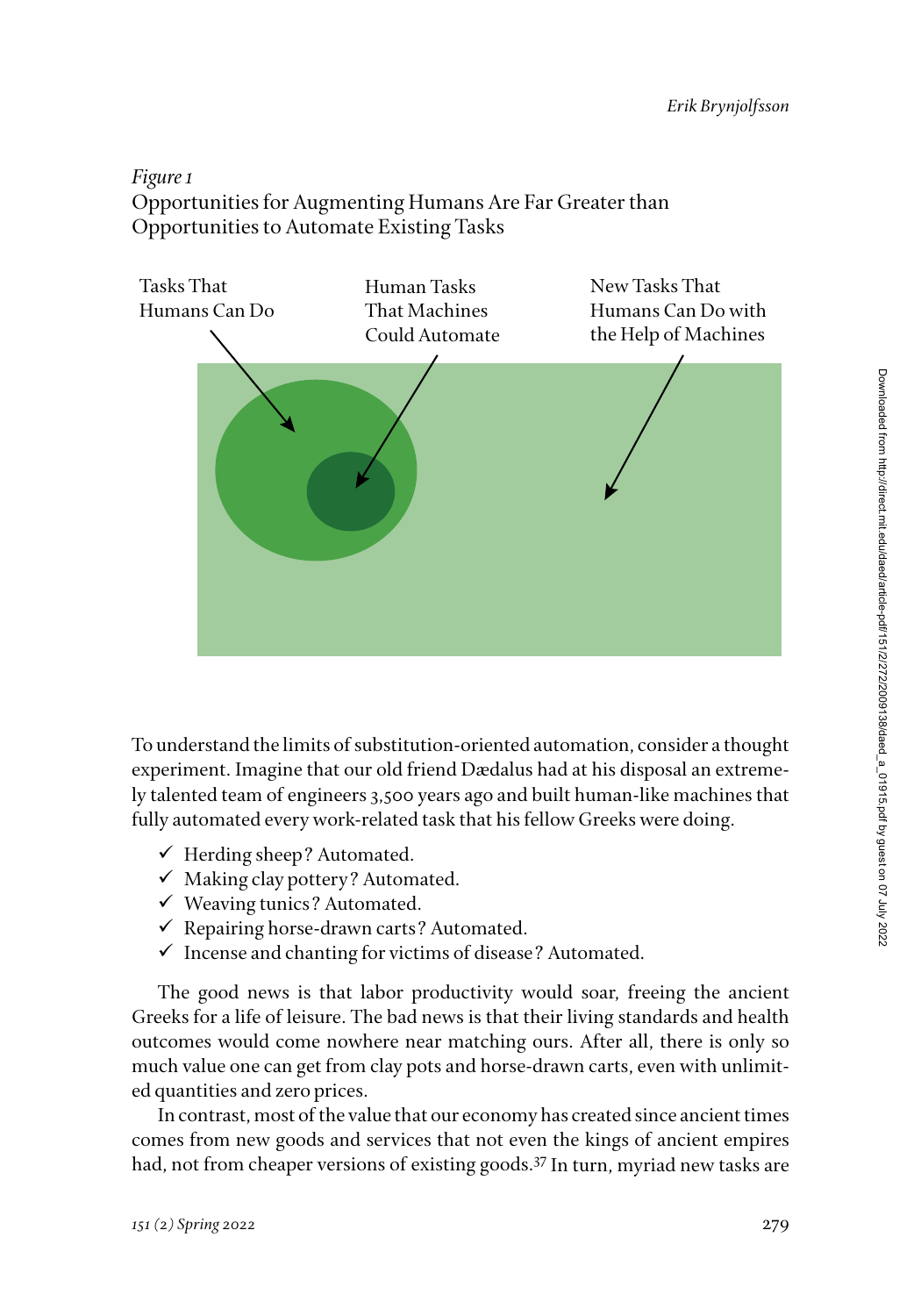required: fully 60 percent of people are now employed in occupations that did not exist in 1940.<sup>38</sup> In short, automating labor ultimately unlocks less value than augmenting it to create something new.

At the same time, automating a whole job is often brutally difficult. Every job involves multiple different tasks, including some that are extremely challenging to automate, even with the cleverest technologies. For example, AI may be able to read mammograms better than a human radiologist, but it is not very good at the other twenty-six tasks associated with the job, according to O-NET, such as comforting a concerned patient or coordinating on a care plan with other doctors.39 My work with Tom Mitchell and Daniel Rock on the suitability for machine learning analyzed 950 distinct occupations. We found that machines could perform at least some tasks in most occupations, but zero in which machine learning could do 100 percent of the tasks.40

The same principle applies to the more complex production systems that involve multiple people working together.41 To be successful, firms typically need to adopt a new technology as part of a system of mutually reinforcing organizational changes.42 Consider another thought experiment: Imagine if Jeff Bezos had "automated" existing bookstores by simply replacing all the human cashiers with robot cashiers. That might have cut costs a bit, but the total impact would have been muted. Instead, Amazon reinvented the concept of a bookstore by combining humans and machines in a novel way. As a result, they offer vastly greater product selection, ratings, reviews, and advice, and enable 24/7 retail access from the comfort of customers' homes. The power of the technology was not in automating the work of humans in the existing retail bookstore concept but in reinventing and augmenting how customers find, assess, purchase, and receive books and, in turn, other retail goods.

Third, policy-makers have also often tilted the playing field toward automating human labor rather than augmenting it. For instance, the U.S. tax code currently encourages capital investment over investment in labor through effective tax rates that are much higher on labor than on plants and equipment.<sup>43</sup>

Consider a third thought experiment: Two potential ventures each use AI to create \$1 billion of profits. If one of them achieves this by augmenting and employing a thousand workers, the firm will owe corporate and payroll taxes, while the employees will pay income taxes, payroll taxes, and other taxes. If the second business has no employees, the government may collect the same corporate taxes, but no payroll taxes and no taxes paid by workers. As a result, the second business model pays far less in total taxes.

This disparity is amplified because the tax code treats labor income more harshly than capital income. In 1986, top tax rates on capital income and labor income were equalized in the United States, but since then, successive changes have created a large disparity, with the 2021 top marginal federal tax rates on labor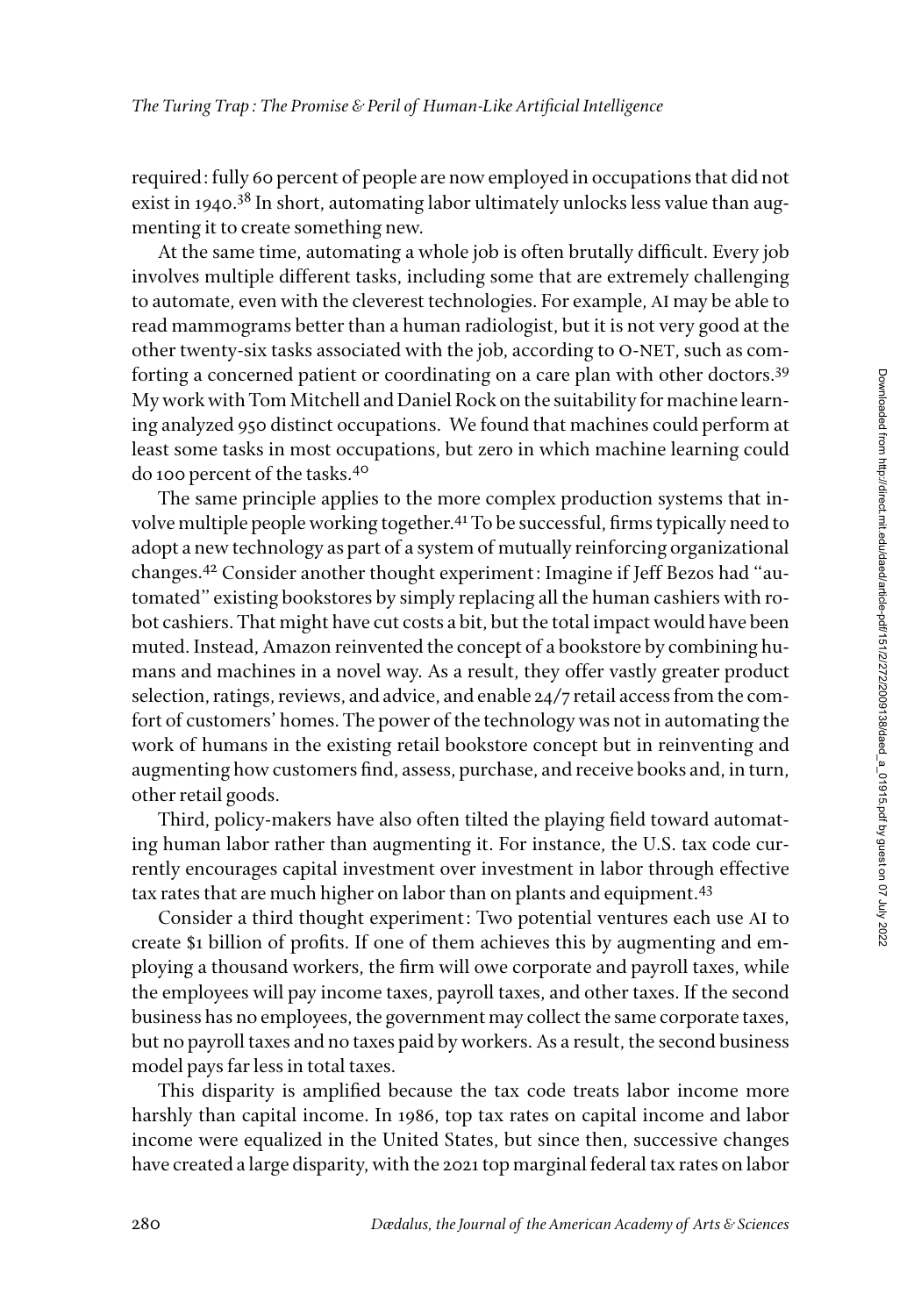income of 37 percent, while long capital gains have a variety of favorable rules, including a lower statutory tax rate of 20 percent, the deferral of taxes until capital gains are realized, and the "step-up basis" rule that resets capital gains to zero, wiping out the associated taxes, when assets are inherited.

The first rule of tax policy is simple: you tend to get less of whatever you tax. Thus, a tax code that treats income that uses labor less favorably than income derived from capital will favor automation over augmentation. Treating both business models equally would lead to more balanced incentives. In fact, given the positive externalities of more widely shared prosperity, a case could be made for treating wage income *more* favorably than capital income, for instance by expanding the earned income tax credit.44 It is unlikely that any government official can define in advance exactly which technologies and innovations augment humans rather than merely substitute for them; indeed, most technologies have elements of each and the outcome depends a great deal on how they are deployed. Thus, rather than prescribe or proscribe specific technologies, a broad-based set of incentives can gently nudge technologists and managers toward augmentation on the margin, much as carbon taxes encourage myriad types of cleaner energy or research and development tax credits encourage greater investments in research.

Government policy in other areas could also do more to steer the economy clear of the Turing Trap. The growing use of AI, even if only for complementing workers, and the further reinvention of organizations around this new general-purpose technology imply a great need for worker training or retraining. In fact, for each dollar spent on machine learning technology, companies may need to spend nine dollars on intangible human capital.45 However, education and training suffer from a serious externality issue: companies that incur the costs to train or retrain workers may reap only a fraction of the benefits of those investments, with the rest potentially going to other companies, including competitors, as these workers are free to bring their skills to their new employers. At the same time, workers are often cash- and credit-constrained, limiting their ability to invest in their own skills development.46 This implies that government policy should directly provide education and training or provide incentives for corporate training that offset the externalities created by labor mobility.<sup>47</sup>

In sum, the risks of the Turing Trap are increased not by just one group in our society, but by the misaligned incentives of technologists, businesspeople, and policy-makers.

The future is not preordained. We control the extent to which AI either expands human opportunity through augmentation or replaces humans through automation. We can work on challenges that are easy for machines and hard fo pands human opportunity through augmentation or replaces humans through automation. We can work on challenges that are easy for machines and hard for humans, rather than hard for machines and easy for humans. The first option offers the opportunity of growing and sharing the economic pie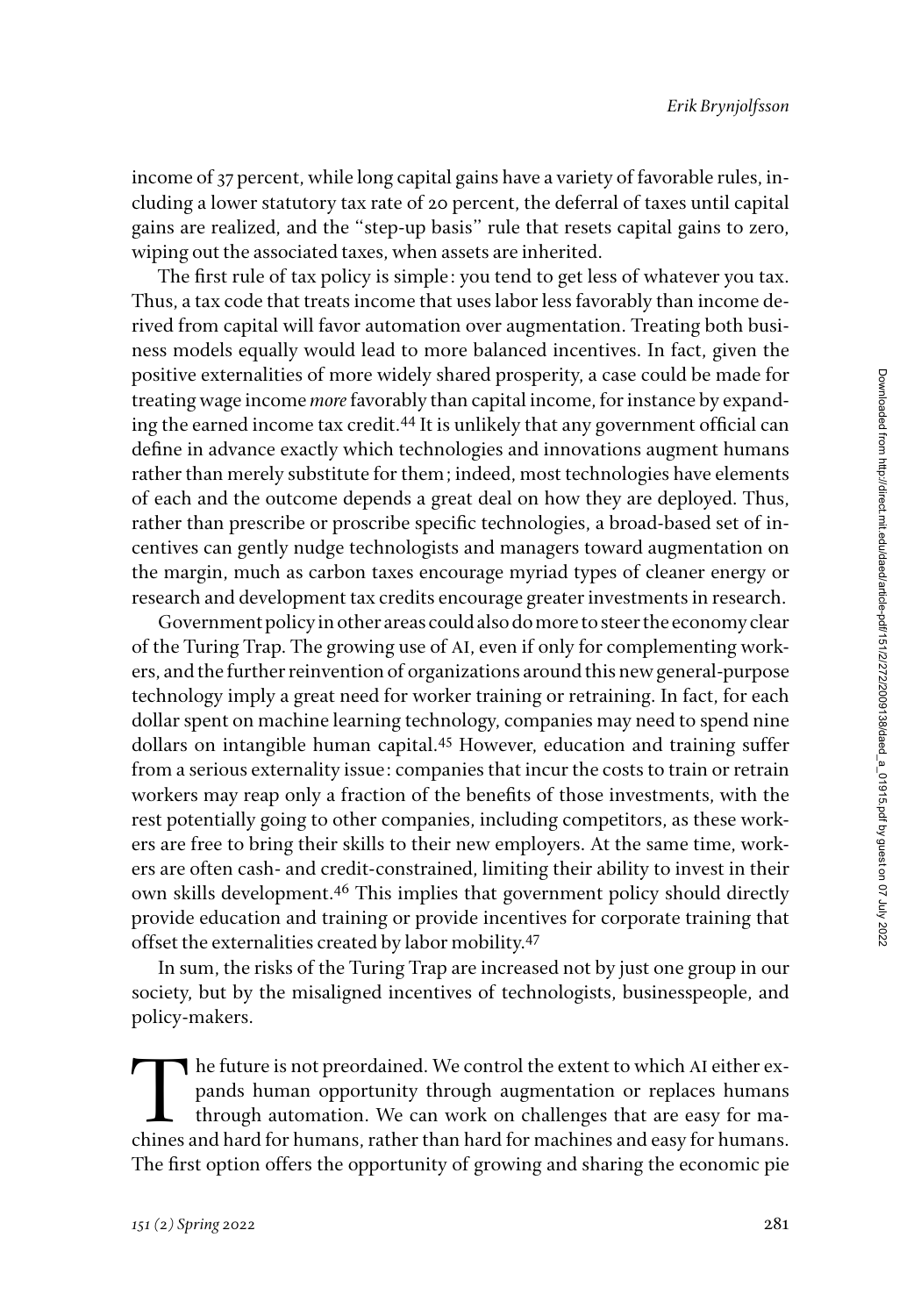by augmenting the workforce with tools and platforms. The second option risks dividing the economic pie among an ever-smaller number of people by creating automation that displaces ever-more types of workers.

While both approaches can and do contribute to productivity and progress, technologists, businesspeople, and policy-makers have each been putting a finger on the scales in favor of replacement. Moreover, the tendency of a greater concentration of technological and economic power to beget a greater concentration of political power risks trapping a powerless majority into an unhappy equilibrium: the Turing Trap.

The backlash against free trade offers a cautionary tale. Economists have long argued that free trade and globalization tend to grow the economic pie through the power of comparative advantage and specialization. They have also acknowledged that market forces alone do not ensure that every person in every country will come out ahead. So they proposed a grand bargain: maximize free trade to maximize wealth creation and then distribute the benefits broadly to compensate any injured occupations, industries, and regions. It has not worked as they had hoped. As the economic winners gained power, they reneged on the second part of the bargain, leaving many workers worse off than before.<sup>48</sup> The result helped fuel a populist backlash that led to import tariffs and other barriers to free trade. Economists wept.

Some of the same dynamics are already underway with AI. More and more Americans, and indeed workers around the world, believe that while the technology may be creating a new billionaire class, it is not working for them. The more technology is used to replace rather than augment labor, the worse the disparity may become, and the greater the resentments that feed destructive political instincts and actions. More fundamentally, the moral imperative of treating people as ends, and not merely as means, calls for everyone to share in the gains of automation.

The solution is not to slow down technology, but rather to eliminate or reverse the excess incentives for automation over augmentation. A good start would be to replace the Turing Test, and the mindset it embodies, with a new set of practical benchmarks that steer progress toward AI-powered systems that exceed anything that could be done by humans alone. In concert, we must build political and economic institutions that are robust in the face of the growing power of AI. We can reverse the growing tech backlash by creating the kind of prosperous society that inspires discovery, boosts living standards, and offers political inclusion for everyone. By redirecting our efforts, we can avoid the Turing Trap and create prosperity for the many, not just the few.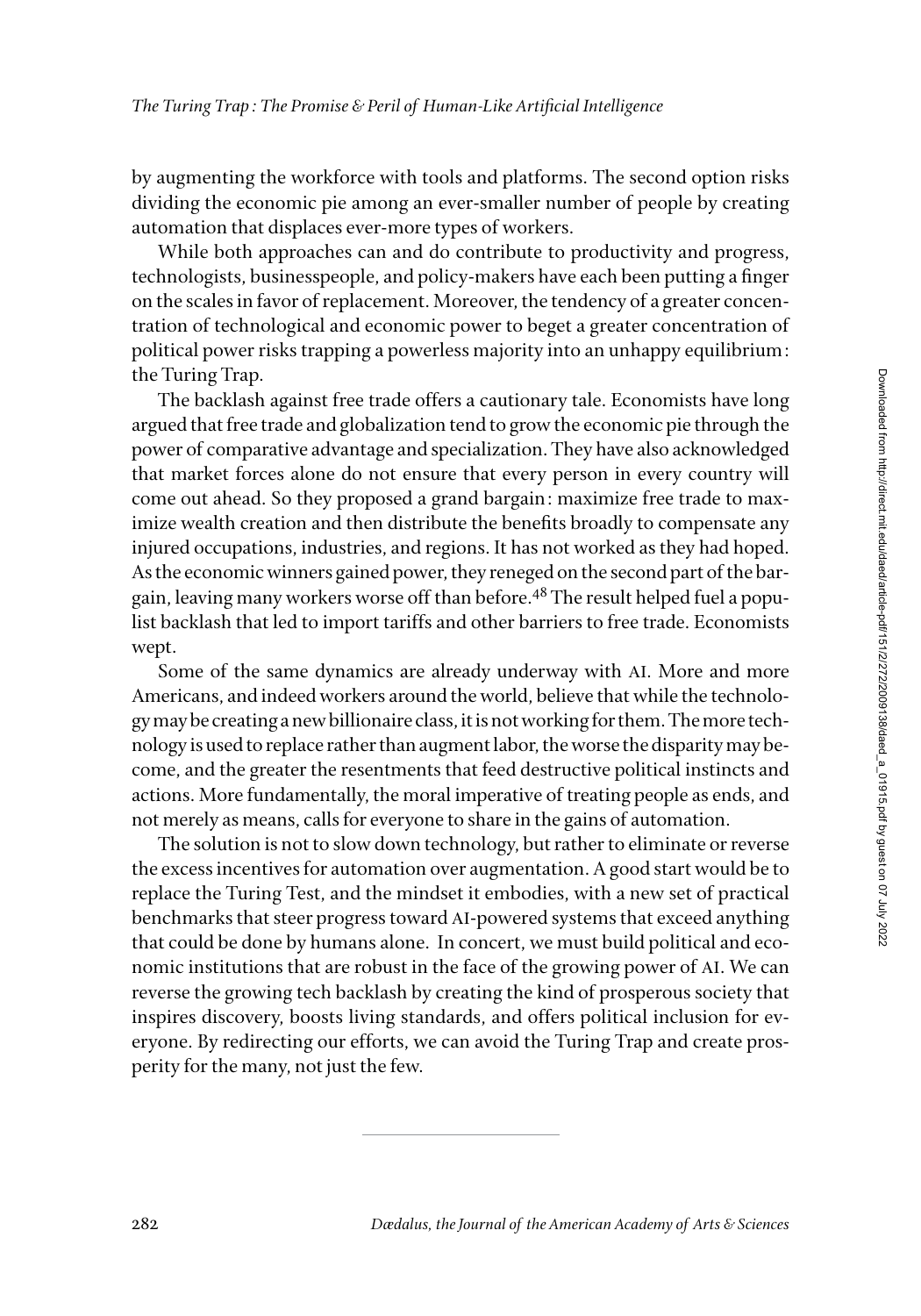#### author's note

The core ideas in this essay were inspired by a series of conversations with James Manyika and Andrew McAfee. I am grateful for valuable comments and suggestions on this work from Matt Beane, Seth Benzell, Avi Goldfarb, Katya Klinova, Alena Kykalova, Gary Marcus, Andrea Meyer, Dana Meyer, and numerous participants at seminars at the Stanford Digital Economy Lab and the University of Toronto Creative Destruction Lab, but they should not be held responsible for any errors or opinions in the essay.

#### about the author

**Erik Brynjolfsson** is the Jerry Yang and Akiko Yamazaki Professor and Senior Fellow at the Institute for Human-Centered AI and Director of the Digital Economy Lab at Stanford University. He is also the Ralph Landau Senior Fellow at the Institute for Economic Policy Research and Professor by Courtesy at the Graduate School of Business and Department of Economics at Stanford University; and a Research Associate at the National Bureau of Economic Research. He is the author or coauthor of seven books, including *Machine, Platform, Crowd: Harnessing Our Digital Future* (2017), *The Second Machine Age: Work, Progress, and Prosperity in a Time of Brilliant Technologies* (2014), and *Race against the Machine: How the Digital Revolution Is Accelerating Innovation, Driving Productivity, and Irreversibly Transforming Employment and the Economy* (2011) with Andrew McAfee, and *Wired for Innovation: How Information Technology Is Reshaping the Economy* (2009) with Adam Saunders.

#### **ENDNOTES**

<sup>1</sup> Alan Turing, "Computing Machinery and Intelligence," *Mind* 59 (236): 433–460, https:// doi.org/10.1093/mind/LIX.236.433*.* An earlier articulation of this test comes from Descartes in *The Discourse*, in which he wrote,

If there were machines which bore a resemblance to our bodies and imitated our actions as closely as possible for all practical purposes, we should still have two very certain means of recognizing that they were not real men. The first is that they could never use words, or put together signs, as we do in order to declare our thoughts to others. . . . Secondly, even though some machines might do some things as well as we do them, or perhaps even better, they would inevitably fail in others, which would reveal that they are acting not from understanding.

- <sup>2</sup> Carolyn Price, "Plato, Opinions and the Statues of Daedalus," OpenLearn, updated June 19, 2019, [https://www.open.edu/openlearn/history-the-arts/philosophy/plato](https://www.open.edu/openlearn/history-the-arts/philosophy/plato-opinions-and-the-statues-daedalus) [-opinions-and-the-statues-daedalus](https://www.open.edu/openlearn/history-the-arts/philosophy/plato-opinions-and-the-statues-daedalus); and Andrew Stewart, "The Archaic Period," Perseus Digital Library, http://www.perseus.tufts.edu/hopper/text?doc=Perseus:text:1999.04 .0008:part=2:chapter=1&highlight=daedalus.
- <sup>3</sup> "The Origin of the Word 'Robot,'" Science Friday, April 22, 2011, [https://www.science](https://www.sciencefriday.com/segments/the-origin-of-the-word-robot/) [friday.com/segments/the-origin-of-the-word-robot/.](https://www.sciencefriday.com/segments/the-origin-of-the-word-robot/)
- <sup>4</sup> Millions of people are now working alongside robots. For a recent survey on the diffusion of robots, AI, and other advanced technologies in the United States, see Nikolas Zolas,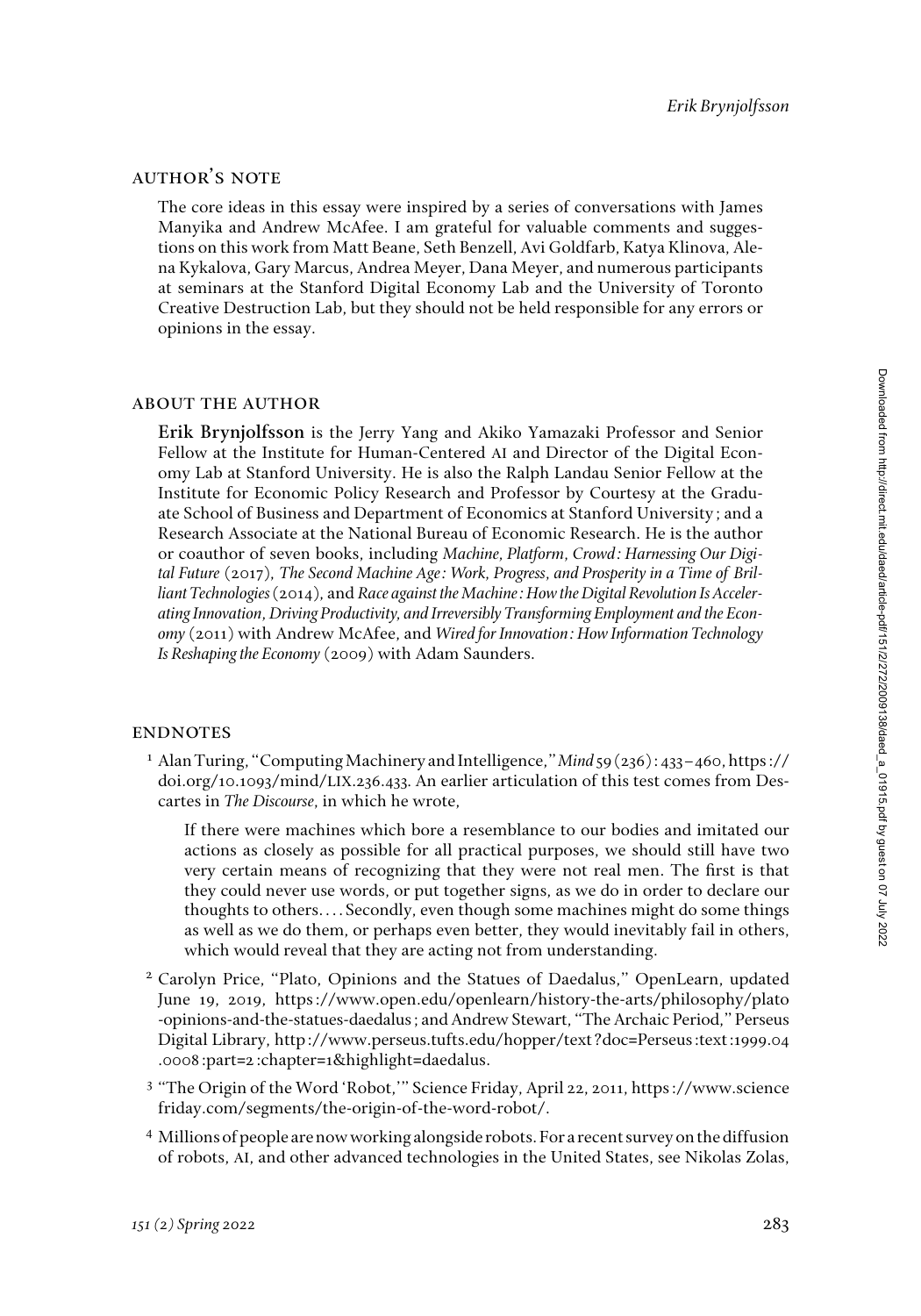Zachary Kroff, Erik Brynjolfsson, et al., "Advanced Technologies Adoption and Use by U.S. Firms: Evidence from the Annual Business Survey," NBER Working Paper No. 28290 (Cambridge, Mass.: National Bureau of Economic Research, 2020).

- <sup>5</sup> Apologies to Arthur C. Clarke.
- <sup>6</sup> See, for example, Daniel Zhang, Saurabh Mishra, Erik Brynjolfsson, et al., "The AI Index 2021 Annual Report," arXiv (2021), esp. chap. 2, https://arxiv.org/abs/2103.06312. In regard to image recognition, see, for instance, the success of image recognition systems in Olga Russakovsky, Jia Deng, Hao Su, et al., "Imagenet Large Scale Visual Recognition Challenge," *International Journal of Computer Vision* 115 (3) (2015): 211–252. A broad array of business application is discussed in Erik Brynjolfsson and Andrew McAfee, "The Business of Artificial Intelligence," *Harvard Business Review* (2017): 3–11.
- <sup>7</sup> See, for example, Hubert Dreyfus, *What Computers Can't Do* (Cambridge, Mass.: MIT Press, 1972); Nils J. Nilsson, "Human-Level Artificial Intelligence? Be Serious!" *AI Magazine* 26 (4) (2005): 68; and Gary Marcus, Francesca Rossi, and Manuela Veloso, "Beyond the Turing Test," *AI Magazine* 37 (1) (2016): 3–4.
- <sup>8</sup> Nilsson, "Human-Level Artificial Intelligence?" 68.
- <sup>9</sup> John Searle was the first to use the terms strong AI and weak AI, writing that with weak AI, "the principal value of the computer . . . is that it gives us a very powerful tool," while strong AI "really is a mind." Ed Feigenbaum has argued that creating such intelligence is the "manifest destiny" of computer science. John R. Searle, "Minds, Brains, and Programs," *Behavioral and Brain Sciences* 3 (3) (1980): 417–457.
- However, this does not necessarily mean living standards would rise without bound. In fact, if working hours fall faster than productivity rises, it is theoretically possible, though empirically unlikely, that output and consumption (other than leisure time) would fall.
- <sup>11</sup> See, for example, Robert M. Solow, "A Contribution to the Theory of Economic Growth," *The Quarterly Journal of Economics* 70 (1) (1956): 65–94.
- <sup>12</sup> See, for example, Daron Acemoglu, "Directed Technical Change," *Review of Economic Studies* 69 (4) (2002): 781–809.
- <sup>13</sup> See, for instance, Erik Brynjolfsson and Andrew McAfee, *Race Against the Machine: How the Digital Revolution Is Accelerating Innovation, Driving Productivity, and Irreversibly Transforming Employment and the Econom*y (Lexington, Mass.: Digital Frontier Press, 2011); and Daron Acemoglu and Pascual Restrepo, "The Race Between Machine and Man: Implications of Technology for Growth, Factor Shares, and Employment," *American Economic Review* 108 (6) (2018): 1488–1542.
- <sup>14</sup> For instance, the real wage of a building laborer in Great Britain is estimated to have grown from sixteen times the amount needed for subsistence in 1820 to 167 times that level by the year 2000, according to Jan Luiten Van Zanden, Joerg Baten, Marco Mira d'Ercole, et al., eds., *How Was Life? Global Well-Being since 1820* (Paris: OECD Publishing, 2014).
- <sup>15</sup> For instance, a majority of aircraft on U.S. Navy aircraft carriers are likely to be unmanned. See Oriana Pawlyk, "Future Navy Carriers Could Have More Drones Than Manned Aircraft, Admiral Says," Military.com, March 30, 2021. Similarly, companies like Kittyhawk have developed pilotless aircraft ("flying cars") for civilian passengers.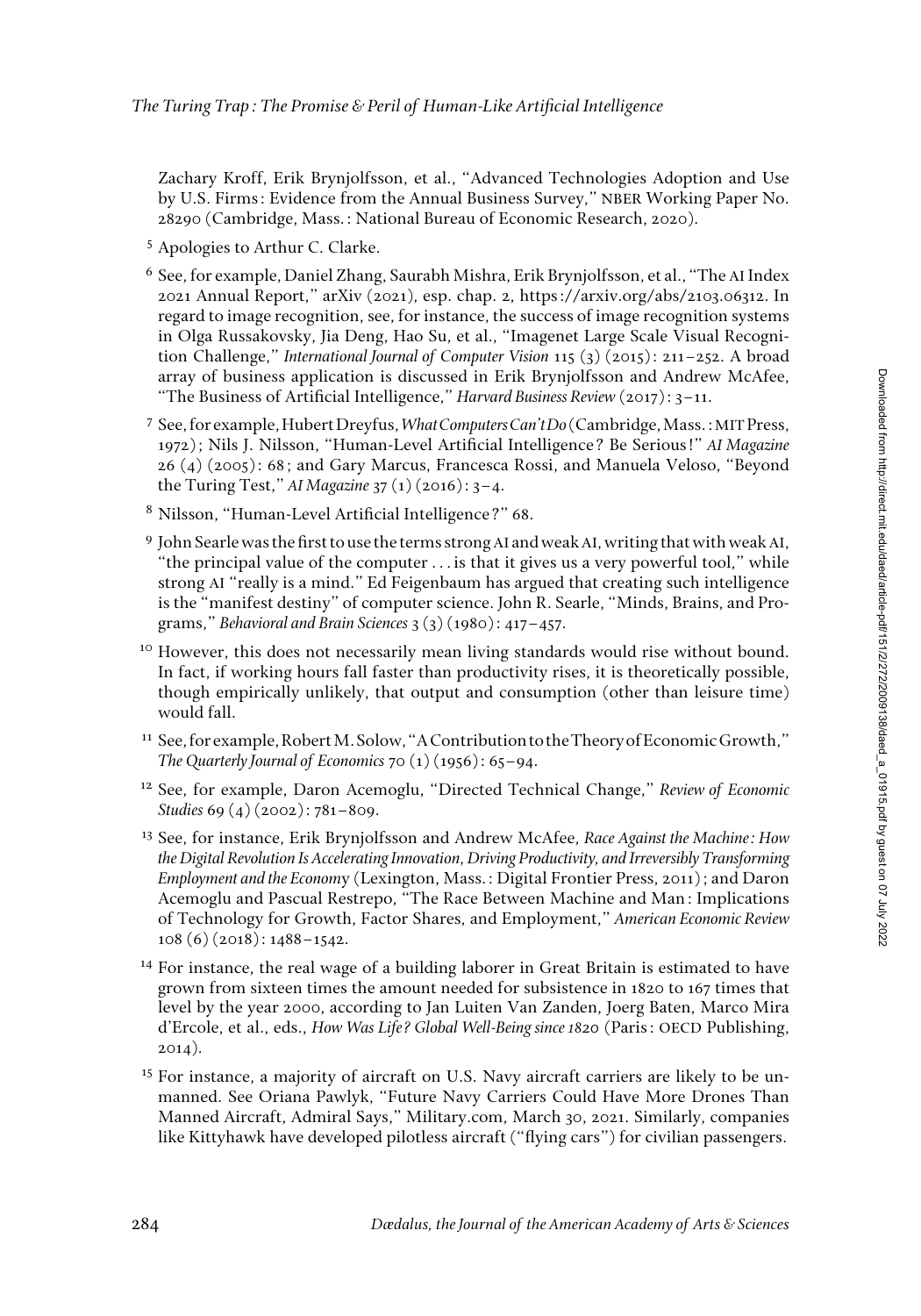- <sup>16</sup> Loukas Karabarbounis and Brent Neiman, "The Global Decline of the Labor Share," *The Quarterly Journal of Economics* 129 (1) (2014): 61–103; and David Autor, "Work of the Past, Work of the Future," NBER Working Paper No. 25588 (Cambridge, Mass.: National Bureau of Economic Research, 2019). For a broader survey, see Morgan R. Frank, David Autor, James E. Bessen, et al., "Toward Understanding the Impact of Artificial Intelligence on Labor," *Proceedings of the National Academy of Sciences* 116 (14) (2019): 6531–6539.
- <sup>17</sup> Daron Acemoglu and David Autor, "Skills, Tasks and Technologies: Implications for Employment and Earnings," *Handbook of Labor Economics* 4 (2011): 1043–1171.
- <sup>18</sup> Seth G. Benzell and Erik Brynjolfsson, "Digital Abundance and Scarce Architects: Implications for Wages, Interest Rates, and Growth," NBER Working Paper No. 25585 (Cambridge, Mass.: National Bureau of Economic Research, 2021).
- <sup>19</sup> Prasanna Tambe, Lorin Hitt, Daniel Rock, and Erik Brynjolfsson, "Digital Capital and Superstar Firms," Hutchins Center Working Paper #73 (Washington, D.C.: Hutchins Center at Brookings, 2021), https://www.brookings.edu/research/digital-capital-and -superstar-firms.
- <sup>20</sup> There is some evidence that capital is already becoming an increasingly good substitute for labor. See, for instance, the discussion in Michael Knoblach and Fabian Stöckl, "What Determines the Elasticity of Substitution between Capital and Labor? A Literature Review," *Journal of Economic Surveys* 34 (4) (2020): 852.
- <sup>21</sup> See, for example, Tyler Cowen, *Average Is Over: Powering America beyond the Age of the Great Stagnation* (New York: Penguin, 2013). Or more provocatively, Yuval Noah Harari, "The Rise of the Useless Class," Ted Talk, February 24, 2017, [https://ideas.ted.com/](https://ideas.ted.com/the-rise-of-the-useless-class/) [the-rise-of-the-useless-class/](https://ideas.ted.com/the-rise-of-the-useless-class/).
- <sup>22</sup> Anton Korinek and Joseph E. Stiglitz, "Artificial Intelligence and Its Implications for Income Distribution and Unemployment," in *The Economics of Artificial Intelligence*, ed. Ajay Agrawal, Joshua Gans, and Avi Goldfarb (Chicago: University of Chicago Press, 2019), 349–390.
- <sup>23</sup> Erik Brynjolfsson and Andrew McAfee, "Artificial Intelligence, for Real," *Harvard Business Review*, August 7, 2017.
- <sup>24</sup> Robert D. Putnam, *Our Kids: The American Dream in Crisis* (New York: Simon and Schuster, 2016) describes the negative effects of joblessness, while Anne Case and Angus Deaton, *Deaths of Despair and the Future of Capitalism* (Princeton, N.J.: Princeton University Press, 2021) documents the sharp decline in life expectancy among many of the same people.
- <sup>25</sup> Simon Smith Kuznets, *Economic Growth and Structure: Selected Essays* (New York: W. W. Norton & Co., 1965).
- <sup>26</sup> Friedrich August Hayek, "The Use of Knowledge in Society," *The American Economic Review* 35 (4) (1945): 519–530.
- <sup>27</sup> Erik Brynjolfsson, "Information Assets, Technology and Organization," *Management Science* 40 (12) (1994): 1645–1662, https://doi.org/10.1287/mnsc.40.12.1645.
- $28$  For instance, in the year 2000, an estimated 85 billion (mostly analog) photos were taken, but by 2020, that had grown nearly twenty-fold to 1.4 trillion (almost all digital) photos.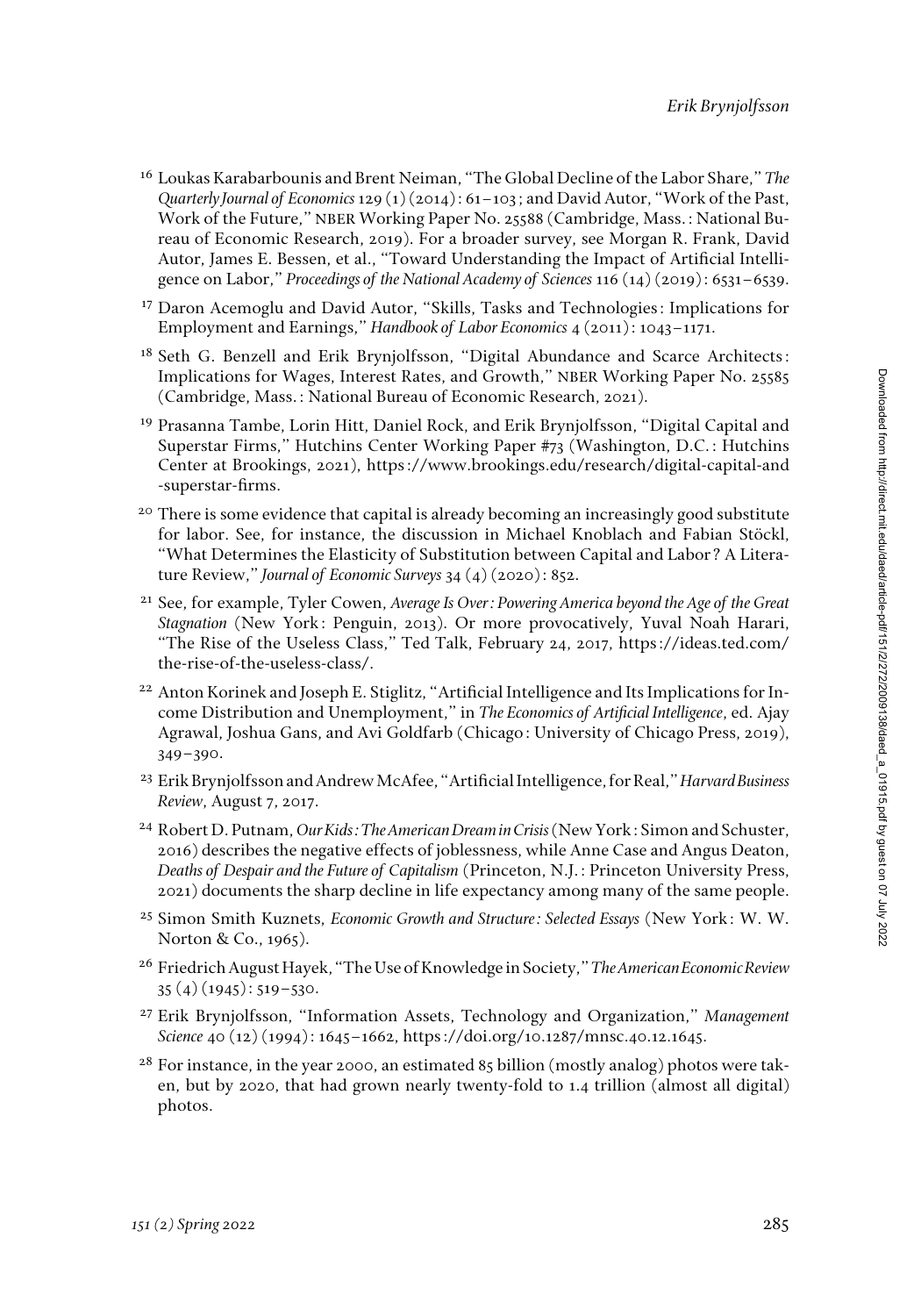- <sup>29</sup> Andrew Ng, "What Data Scientists Should Know about Deep Learning," speech presented at Extract Data Conference, November 24, 2015, https://www.slideshare.net/ ExtractConf/andrew-ng-chief-scientist-at-baidu (accessed September 9, 2021).
- <sup>30</sup> Sanford J. Grossman and Oliver D. Hart, "The Costs and Benefits of Ownership: A Theory of Vertical and Lateral Integration," *Journal of Political Economy* 94 (4) (1986): 691– 719; and Oliver D. Hart and John Moore, "Property Rights and the Nature of the Firm," *Journal of Political Economy* 98 (6) (1990): 1119–1158.
- <sup>31</sup> Erik Brynjolfsson and Andrew Ng, "Big AI Can Centralize Decisionmaking and Power. And That's a Problem," MILA-UNESCO Working Paper (Montreal: MILA-UNESCO, 2021).
- <sup>32</sup> "Simon Electronic Brain–Complete History of the Simon Computer," History Computer, January 4, 2021, [https://history-computer.com/simon-electronic-brain-complete](https://history-computer.com/simon-electronic-brain-complete-history-of-the-simon-computer/) [-history-of-the-simon-computer/.](https://history-computer.com/simon-electronic-brain-complete-history-of-the-simon-computer/)
- <sup>33</sup> Hans Moravec, *Mind Children: The Future of Robot and Human Intelligence* (Cambridge, Mass.: Harvard University Press, 1988).
- <sup>34</sup> Will Knight, "Alpha Zero's 'Alien' Chess Shows the Power, and the Peculiarity, of AI," *Technology Review*, December 2017.
- <sup>35</sup> Richard Waters, "Techmate: How AI Rewrote the Rules of Chess," *Financial Times*, January 12, 2018.
- <sup>36</sup> Matt Beane and Erik Brynjolfsson, "Working with Robots in a Post-Pandemic World," *MIT Sloan Management Review* 62 (1) (2020): 1–5.
- <sup>37</sup> Timothy Bresnahan and Robert J. Gordon, "Introduction," *The Economics of New Goods* (Chicago: University of Chicago Press, 1996).
- <sup>38</sup> David Autor, Anna Salomons, and Bryan Seegmiller, "New Frontiers: The Origins and Content of New Work, 1940–2018," NBER Preprint, July 26, 2021.
- <sup>39</sup> David Killock, "AI Outperforms Radiologists in Mammographic Screening," *Nature Reviews Clinical Oncology* 17 (134) (2020), https://doi.org/10.1038/s41571-020-0329-7.
- <sup>40</sup> Erik Brynjolfsson, Tom Mitchell, and Daniel Rock, "What Can Machines Learn, and What Does It Mean for Occupations and the Economy?" *AEA Papers and Proceedings*  $(2018): 43-47.$
- <sup>41</sup> Erik Brynjolfsson, Daniel Rock, and Prasanna Tambe, "How Will Machine Learning Transform the Labor Market?" *Governance in an Emerging New World* (619) (2019), [https:](https://www.hoover.org/research/how-will-machine-learning-transform-labor-market.) [//www.hoover.org/research/how-will-machine-learning-transform-labor-market.](https://www.hoover.org/research/how-will-machine-learning-transform-labor-market.)
- <sup>42</sup> Paul Milgrom and John Roberts, "The Economics of Modern Manufacturing: Technology, Strategy, and Organization," *American Economic Review* 80 (3) (1990): 511–528.
- <sup>43</sup> See Daron Acemoglu, Andrea Manera, and Pascual Restrepo, "Does the U.S. Tax Code Favor Automation?" *Brookings Papers on Economic Activity* (Spring 2020); and Daron Acemoglu, ed., *Redesigning AI* (Cambridge, Mass.: MIT Press, 2021).
- <sup>44</sup> This reverses the classic result suggesting that taxes on capital should be lower than taxes on labor. Christophe Chamley, "Optimal Taxation of Capital Income in General Equilibrium with Infinite Lives," *Econometrica* 54 (3) (1986): 607–622; and Kenneth L. Judd, "Redistributive Taxation in a Simple Perfect Foresight Model," *Journal of Public Economics* 28 (1) (1985): 59–83.